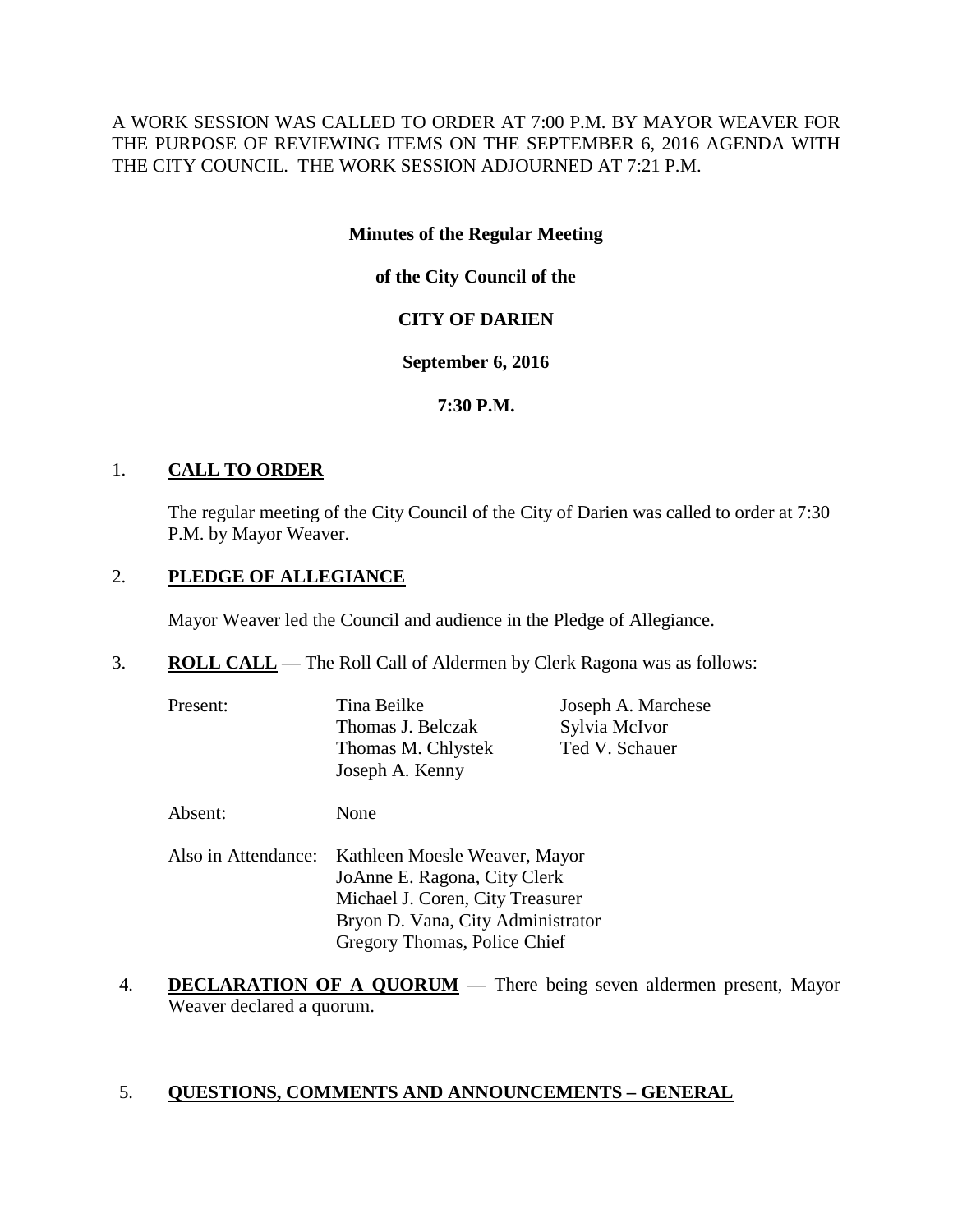There were none.

## 6. **APPROVAL OF MINUTES** – August 1, 2016 City Council Meeting

It was moved by Alderman Marchese and seconded by Alderman Belczak to approve the minutes of the City Council Meeting of August 1, 2016.

| Roll Call: | Ayes:    | Beilke, Belczak, Kenny, Marchese,<br>McIvor,<br>Schauer        |
|------------|----------|----------------------------------------------------------------|
|            | Abstain: | Chlystek                                                       |
|            | Nays:    | None                                                           |
|            | Absent:  | None                                                           |
|            |          | Results: Ayes 7 Nays 0, Absent 0<br><b>MOTION DULY CARRIED</b> |

## 7. **RECEIVING OF COMMUNICATIONS**

Alderman Kenny received communication from Marc DeMarteau, 1800 block of Holly, regarding the refuse hauler not picking up garbage on a timely basis; Alderman Kenny to discuss issue with Assistant Administrator Nosek.

Alderman McIvor commented that a resident reported another resident who regularly disposes household garbage into Park District trash receptacles.

Mayor Weaver received communication from Clare Bongiovanni, President, Darien Chamber of Commerce, regarding removal of picnic tables at Community Park during DarienFest.

## 8. **MAYOR'S REPORT**

## **A. SWEARING IN OF NEW SERGEANT – MICHAEL LOREK**

Chief Thomas announced the promotion of Officer Lorek to Sergeant; he recognized Sergeant Lorek's education, experience and accomplishments within the Police Department. Police Commissioner Kesler administered the Oath of Office to Sergeant Michael Lorek. Surrounded by their children, Mrs. Lorek pinned the badge on Sergeant Lorek. There was a round of applause from Council and audience; Sergeant Lorek thanked the Council and his Commanders for the opportunity.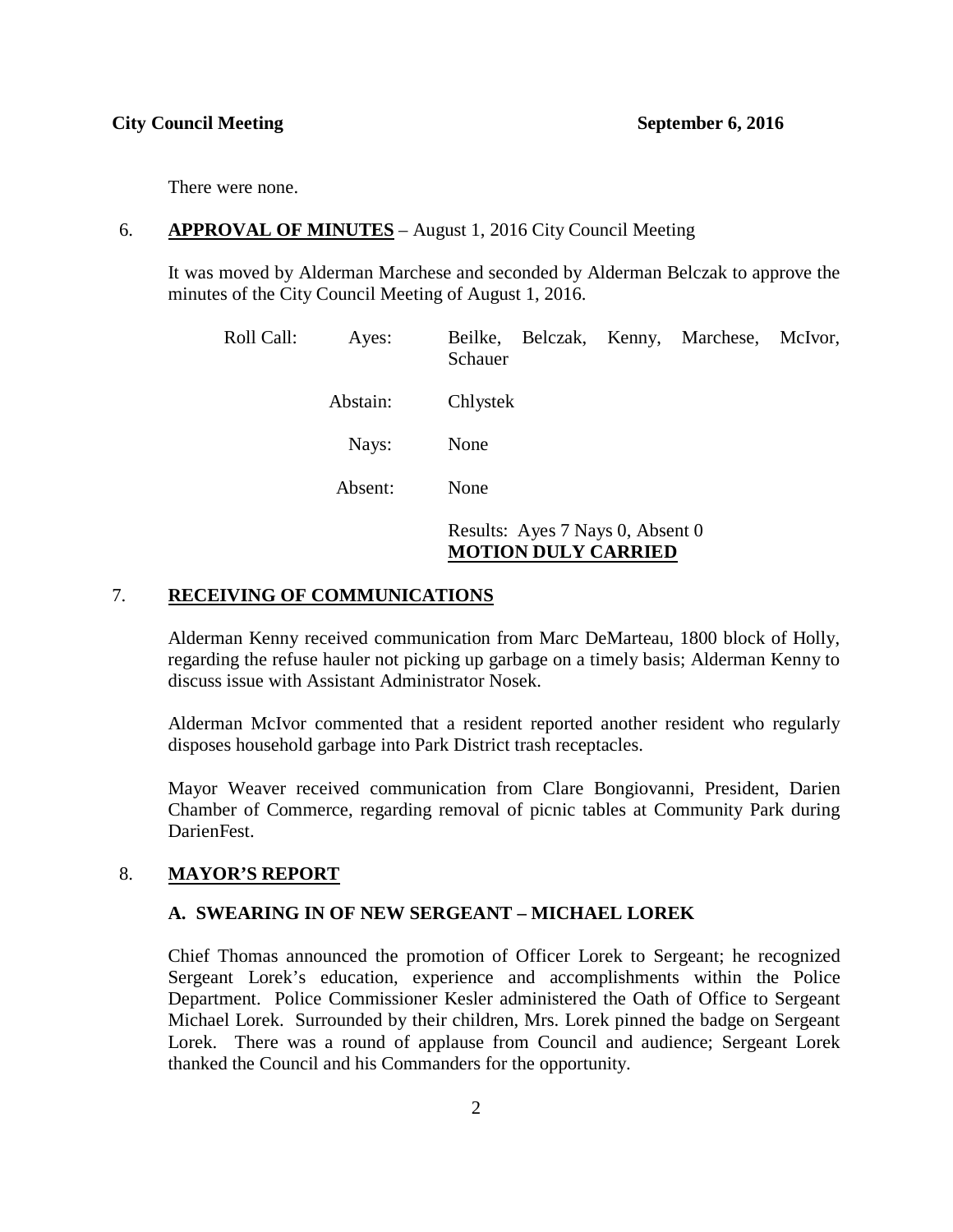Chief Thomas appointed Lieutenant Ed Rentka and Sergeant Gerry Piccoli to the rank of Commander. Chief Thomas highlighted their backgrounds and accomplishments before inviting each family to the podium; Mrs. Rentka & Mrs. Piccoli each had the honor of pinning their husband's badge on.

Chief Thomas invited all to attend the Cake and Coffee Reception in the Police Department Training Room.

# **B. VFW – ESSAY PROGRAMS – NICK DARIEN**

Nick Darien, Senior Vice-Commander, Veterans of Foreign Wars (VFW) extended congratulations on behalf of the VFW to the officers recognized at the meeting.

Mr. Darien announced two VFW-sponsored student essay competitions: Voice of Democracy Audio-Essay Scholarship Competition for high school students (grades 9 – 12 including home-schooled students) and Patriot's Pen Essay Competition for Middle School Students (grades  $6 - 8$  including home-schooled students). The theme of the Voice of Democracy is "My Responsibility to America". Mr. Darien introduced John Greaney, Patriot's Pen Chair, who spoke about the theme for the Patriot's Pen Essay Competition, which is "The America I Believe In". The deadline for both competitions is November 1, 2016. Additional information may be found at [www.darienvfw2838.org](http://www.darienvfw2838.org/) and on Direct Connect.

# **C. POLICE PENSION ACTUARIAL REPORT**

Treasurer Coren introduced Jason Franken, Enrolled Actuary with Foster & Foster Inc., who reviewed highlights from the Actuarial Valuation as of May 1, 2016. Mr. Franken responded to questions from Council.

# 9. **CITY CLERK'S REPORT**

Clerk Ragona announced a Meet and Greet with Mayor Weaver will be held on Monday, September 19, 2016 at 6:00 P.M. at City Hall in the Conference Room.

# 10. **CITY ADMINISTRATOR'S REPORT**

Administrator Vana reminded Aldermen to encourage constituents to complete the Citizen Survey, which is available at City Hall or on the City website.

Administrator Vana will be sending Council an email regarding a Goal Setting Session to be held on either October 25, 26, or 27, 2016.

Administrator Vana responded to questions from Council.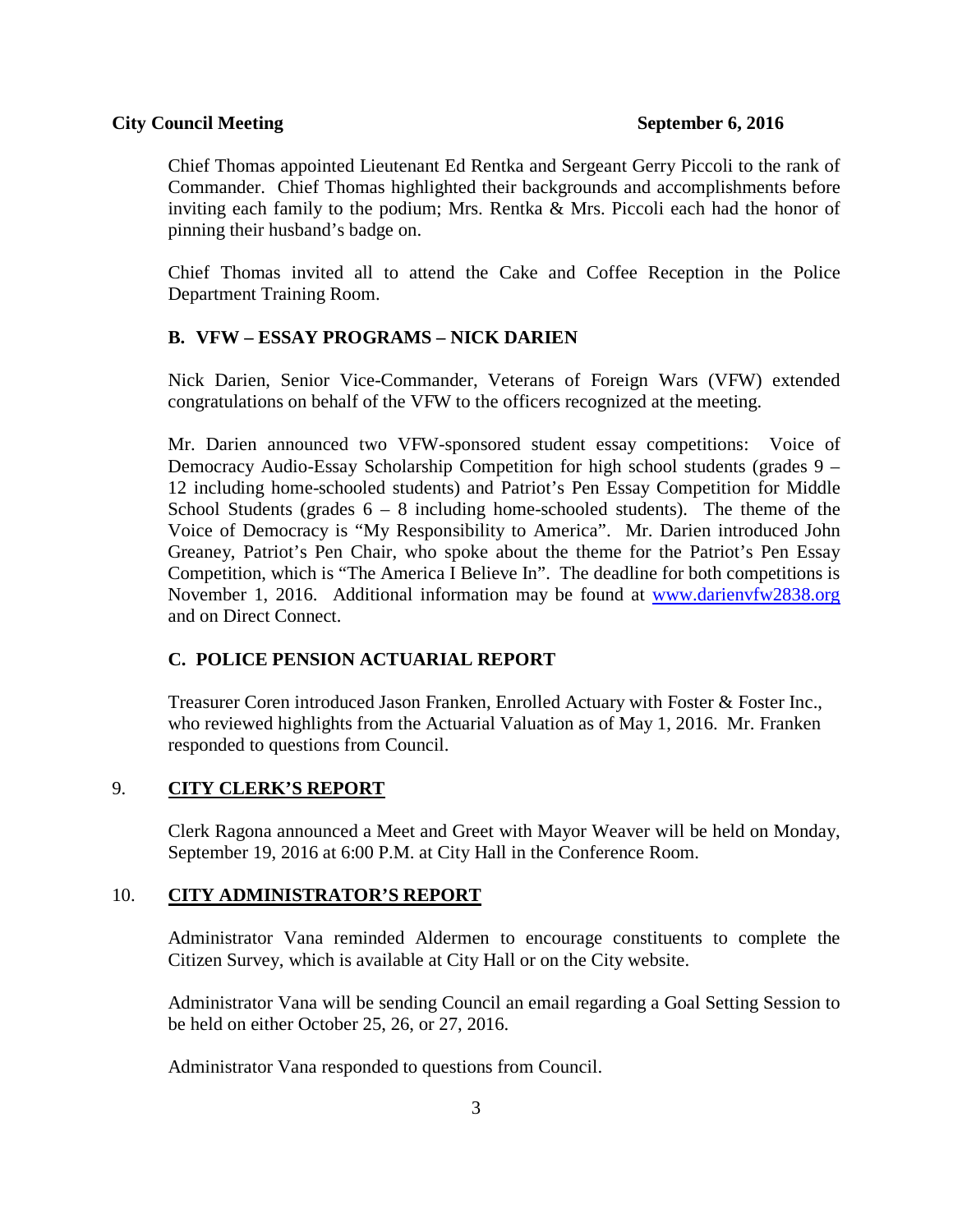#### 11. **DEPARTMENT HEAD INFORMATION/QUESTIONS**

## **A. POLICE DEPARTMENT**

Alderman Beilke inquired about recent burglaries to motor vehicles. Chief Thomas responded that the crew committing the burglaries is from Chicago. Cars are being stolen if doors are unlocked, items are left inside, and if keys are left in the vehicle. Crime opportunities will lessen if doors are locked and items are removed or not visible.

Alderman Kenny inquired if a suspect has been identified in the Sprint burglaries; Chief Thomas responded the investigation is ongoing.

Alderman Chylstek inquired if Officers provide residents with warnings to prevent crimes. Chief Thomas responded Crime Prevention Notices are issued when vehicle doors are found unlocked, garage doors are left open, or valuables are left outside.

## **B. MUNICIPAL SERVICES – NO REPORT**

#### 12. **TREASURER'S REPORT**

### **A. WARRANT NUMBER 16-17-08**

It was moved by Alderman Kenny and seconded by Alderman Belczak to approve payment of Warrant Number 16-17-08 in the amount of \$854,683.80 from the enumerated funds, and \$294,012.50 from payroll funds for the period ending 08/04/16; for a total to be approved of \$1,148,696.30.

| Roll Call: | Ayes:   | Beilke, Belczak, Chlystek, Kenny, Marchese,<br>McIvor, Schauer |
|------------|---------|----------------------------------------------------------------|
|            | Nays:   | None                                                           |
|            | Absent: | None                                                           |
|            |         | Results: Ayes 7, Nays 0, Absent 0                              |

## **MOTION DULY CARRIED**

#### **B. WARRANT NUMBER 16-17-09**

It was moved by Alderman Belczak and seconded by Alderman Schauer to approve payment of Warrant Number 16-17-09 in the amount of \$845,817.50 from the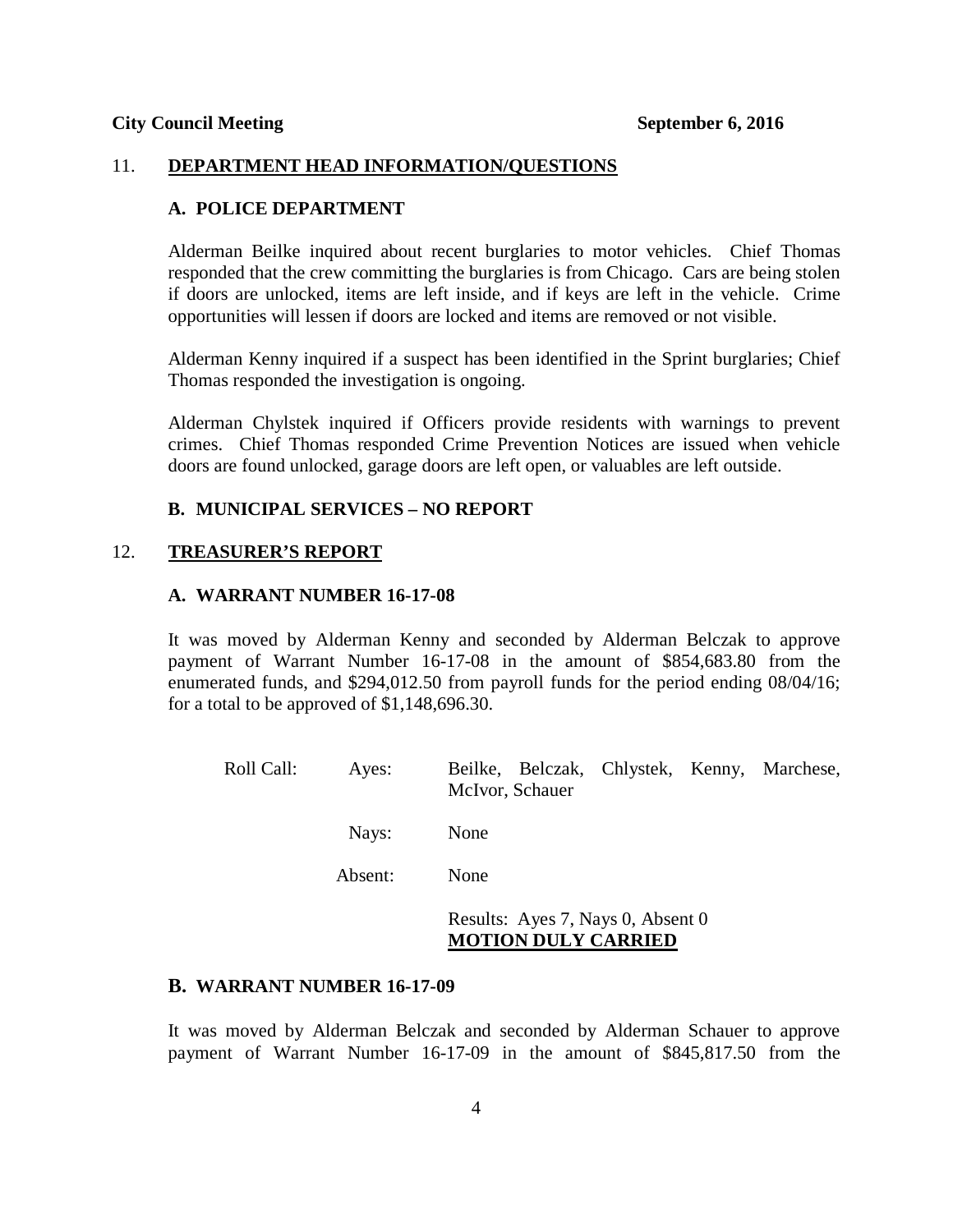enumerated funds, and \$240,998.79 from payroll funds for the period ending 08/18/16; for a total to be approved of \$1,086,816.29.

| Roll Call: | Ayes:   | Beilke, Belczak, Chlystek, Kenny, Marchese,<br>McIvor, Schauer  |
|------------|---------|-----------------------------------------------------------------|
|            | Nays:   | None                                                            |
|            | Absent: | None                                                            |
|            |         | Results: Ayes 7, Nays 0, Absent 0<br><b>MOTION DULY CARRIED</b> |

## **C. TREASURER'S REPORT – JUNE 2016**

Treasurer Coren advised the final audited numbers are reflected; the City audit has been completed. Treasurer Coren reviewed year-to-date sources of revenue, expenditures, and fund balances through the month of June 2016:

| General Fund:                       |                             |  |  | Revenue \$3,538,492; Expenditures \$2,201,848     |
|-------------------------------------|-----------------------------|--|--|---------------------------------------------------|
|                                     | Current Balance \$2,064,337 |  |  |                                                   |
| Water Fund:                         |                             |  |  | Revenue \$1,051,036; Expenditures \$674,778;      |
|                                     | Current Balance (\$23,742)  |  |  |                                                   |
| Motor Fuel Tax Fund:                |                             |  |  | Revenue \$100,457; Expenditures \$49,678; Current |
|                                     | <b>Balance \$319,293</b>    |  |  |                                                   |
| Water Depreciation Fund:            |                             |  |  | Revenue \$17; Expenditures \$24,558; Current      |
|                                     | <b>Balance \$375,460</b>    |  |  |                                                   |
| Capital Improvement Fund:           |                             |  |  | Revenue \$46,208; Expenditures \$985,921; Current |
|                                     | Balance \$7,271,125         |  |  |                                                   |
| Capital Projects Debt Service Fund: | No activity                 |  |  |                                                   |

## **D. TREASURER'S REPORT – JULY 2016**

Treasurer Coren reviewed year-to-date sources of revenue, expenditures, and fund balances through the month of July 2016:

| General Fund:        |                          |                             | Revenue \$4,680,793; Expenditures \$2,965,911     |  |
|----------------------|--------------------------|-----------------------------|---------------------------------------------------|--|
|                      |                          | Current Balance \$2,442,576 |                                                   |  |
| Water Fund:          |                          |                             | Revenue \$2,318,539; Expenditures \$1,254,710;    |  |
|                      |                          | Current Balance \$663,829   |                                                   |  |
| Motor Fuel Tax Fund: |                          |                             | Revenue \$132,090; Expenditures \$87,625; Current |  |
|                      | <b>Balance \$312,978</b> |                             |                                                   |  |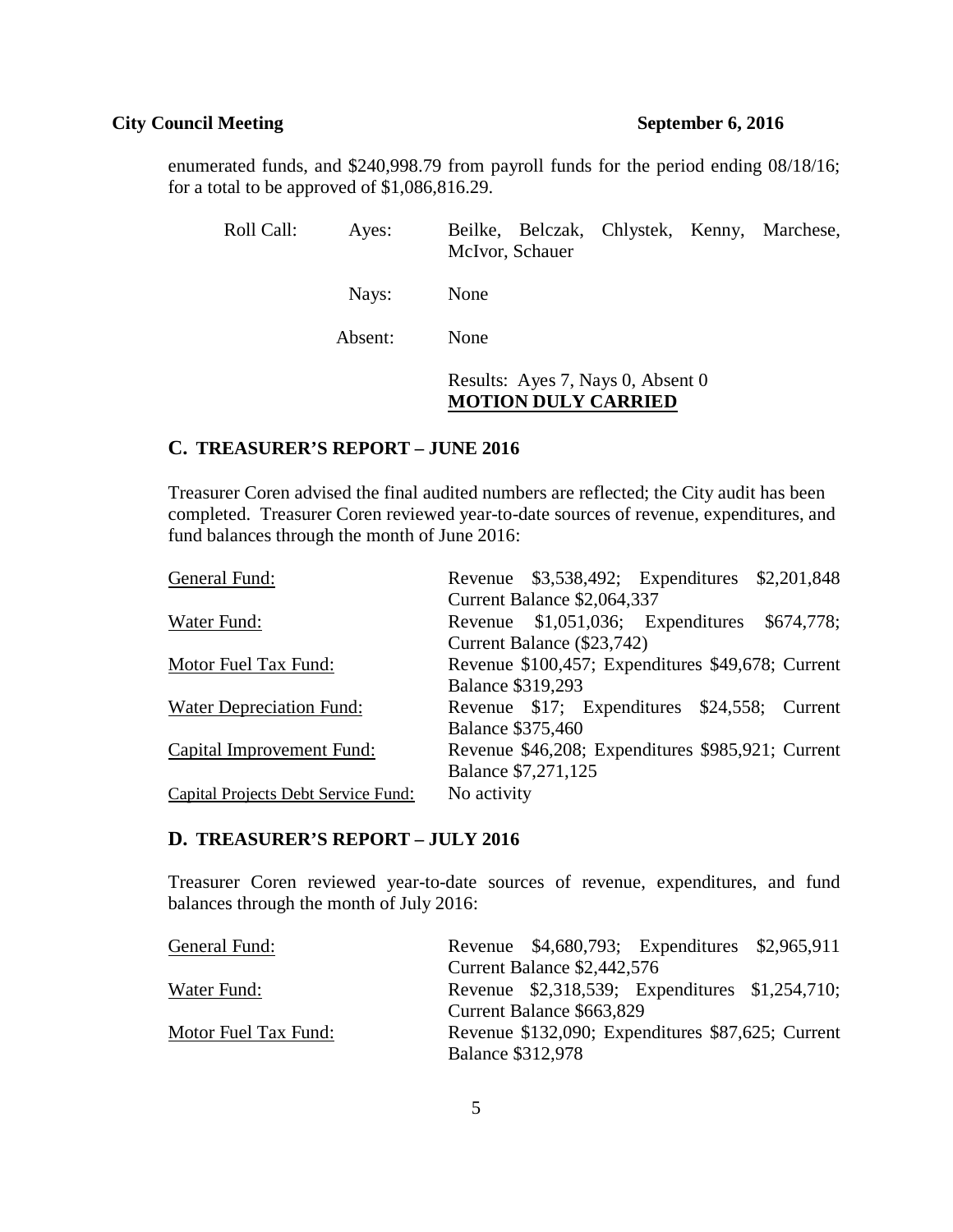| Water Depreciation Fund:                   |                          | Revenue \$223, Expenditures \$38,412; Current |              |
|--------------------------------------------|--------------------------|-----------------------------------------------|--------------|
|                                            | <b>Balance \$361,811</b> |                                               |              |
| Capital Improvement Fund:                  |                          | Revenue \$51,565; Expenditures                | \$2,042,759; |
|                                            |                          | Current Balance \$6,219,644                   |              |
| <b>Capital Projects Debt Service Fund:</b> | No activity              |                                               |              |

## 13. **STANDING COMMITTEE REPORTS**

**Administrative/Finance Committee** – Chairman Schauer advised the minutes of the August 1, 2016 meeting were approved and submitted to the Clerk's Office. He announced the next meeting of the Administrative/Finance Committee is scheduled for October 3, 2016 at 6:00 P.M.

**Municipal Services Committee** – Chairman Marchese advised the minutes of the July 18, 2016 meeting were approved and submitted to the Clerk's Office. He announced the next meeting of the Municipal Services Committee is scheduled for September 26, 2016 at 6:30 P.M.

**Police Committee** – Chairman McIvor advised the next meeting of the Police Committee is scheduled for September 19, 2016 at 6:00 P.M. in the Police Department Training Room.

## 14. **QUESTIONS AND COMMENTS – AGENDA RELATED**

Alderman Chylstek spoke of the Ford F350 vehicle being purchased.

## 15. **OLD BUSINESS**

There was no Old Business.

## 16. **CONSENT AGENDA**

Mayor Weaver noted that Consent Agenda Item E was moved to New Business as Item A. Also, Consent Agenda Item D should read "\$51,913" not \$70,500.

It was moved by Alderman Marchese and seconded by Alderman McIvor to approve by Omnibus Vote the following items on the Consent Agenda:

# **A. CONSIDERATION OF A MOTION GRANTING A WAIVER OF THE \$50.00 A DAY FEE FOR THE CLASS "J" TEMPORARY LIQUOR LICENSE FOR OUR LADY OF PEACE HOME AND SCHOOL ASSOCIATION**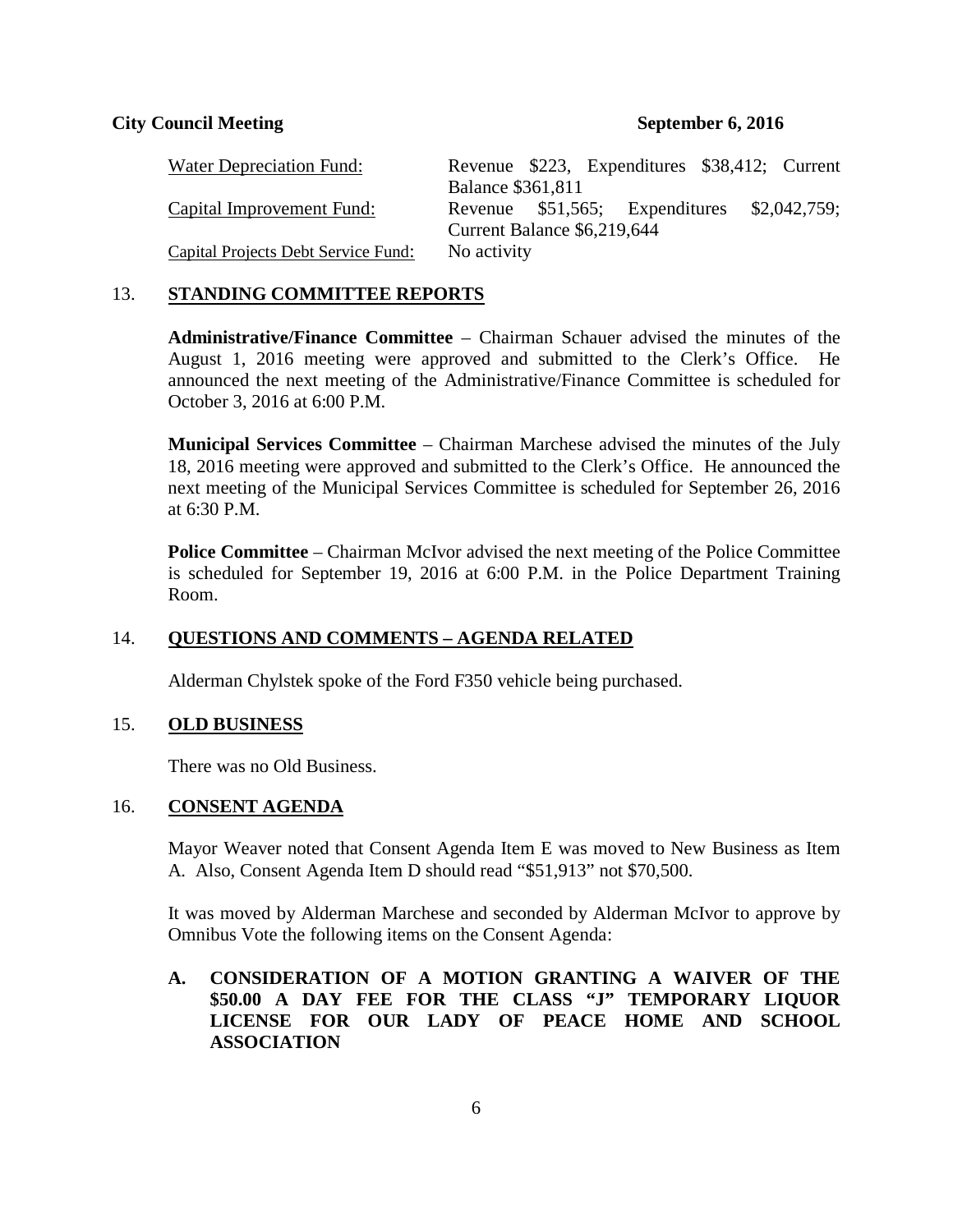| <b>B.</b>      | <b>ORDINANCE NO. O-28-16</b>  | AN ORDINANCE AMENDING TITLE 3<br>OF THE DARIEN CITY CODE TO<br><b>MODIFY</b><br><b>PENALTY</b><br><b>PROVISIONS</b><br>(AMUSEMENT TAX)                                                                                                                                  |
|----------------|-------------------------------|-------------------------------------------------------------------------------------------------------------------------------------------------------------------------------------------------------------------------------------------------------------------------|
| $\mathbf{C}$ . | <b>ORDINANCE NO. O-29-16</b>  | AN ORDINANCE AMENDING TITLE 3<br>OF THE DARIEN CITY CODE TO<br><b>MODIFY</b><br><b>PENALTY</b><br><b>PROVISIONS</b><br>(HOTEL/MOTEL TAX)                                                                                                                                |
| D.             | <b>RESOLUTION NO. R-89-16</b> | A RESOLUTION TO ACCEPT THE<br>UNIT PRICE PROPOSAL FROM<br><b>ACRES GROUP FOR THE PURCHASE</b><br>AND INSTALLATION OF THE 50/50<br>PARKWAY TREE PROGRAM AND<br><b>PARKWAY</b><br><b>TREE</b><br>THE<br>REPLACEMENT PROGRAM IN AN<br><b>AMOUNT NOT TO EXCEED \$51,913</b> |
| Е.             | <b>RESOLUTION NO. R-91-16</b> | A RESOLUTION AUTHORIZING THE<br><b>PURCHASE OF ONE NEW 2017 FORD</b><br>F350 XL 4X2, CAB AND CHASSIS<br>FROM LANDMARK FORD IN THE<br><b>AMOUNT OF \$39,169.00</b>                                                                                                       |
| F.             | <b>RESOLUTION NO. R-92-16</b> | A RESOLUTION AUTHORIZING THE<br>PURCHASE OF A SERVICE BODY<br>EQUIPMENT PACKAGE, LIGHTING<br><b>ACCESSORIES, AND HYDRAULIC</b><br><b>CONTROLS FOR THE 2017 FORD</b><br>F350 XL 4X2, CAB AND CHASSIS,<br><b>UNIT 404 IN</b><br>THE AMOUNT OF<br>\$37,139.                |
| G.             | <b>ORDINANCE NO. O-30-16</b>  | AN ORDINANCE ON GRANTING A<br><b>AMENDMENT</b><br><b>TO</b><br><b>MINOR</b><br>AN<br><b>UNIT</b><br><b>APPROVED</b><br><b>PLANNED</b><br>DEVELOPMENT FOR ALDI'S FOOD                                                                                                    |

**MARKET**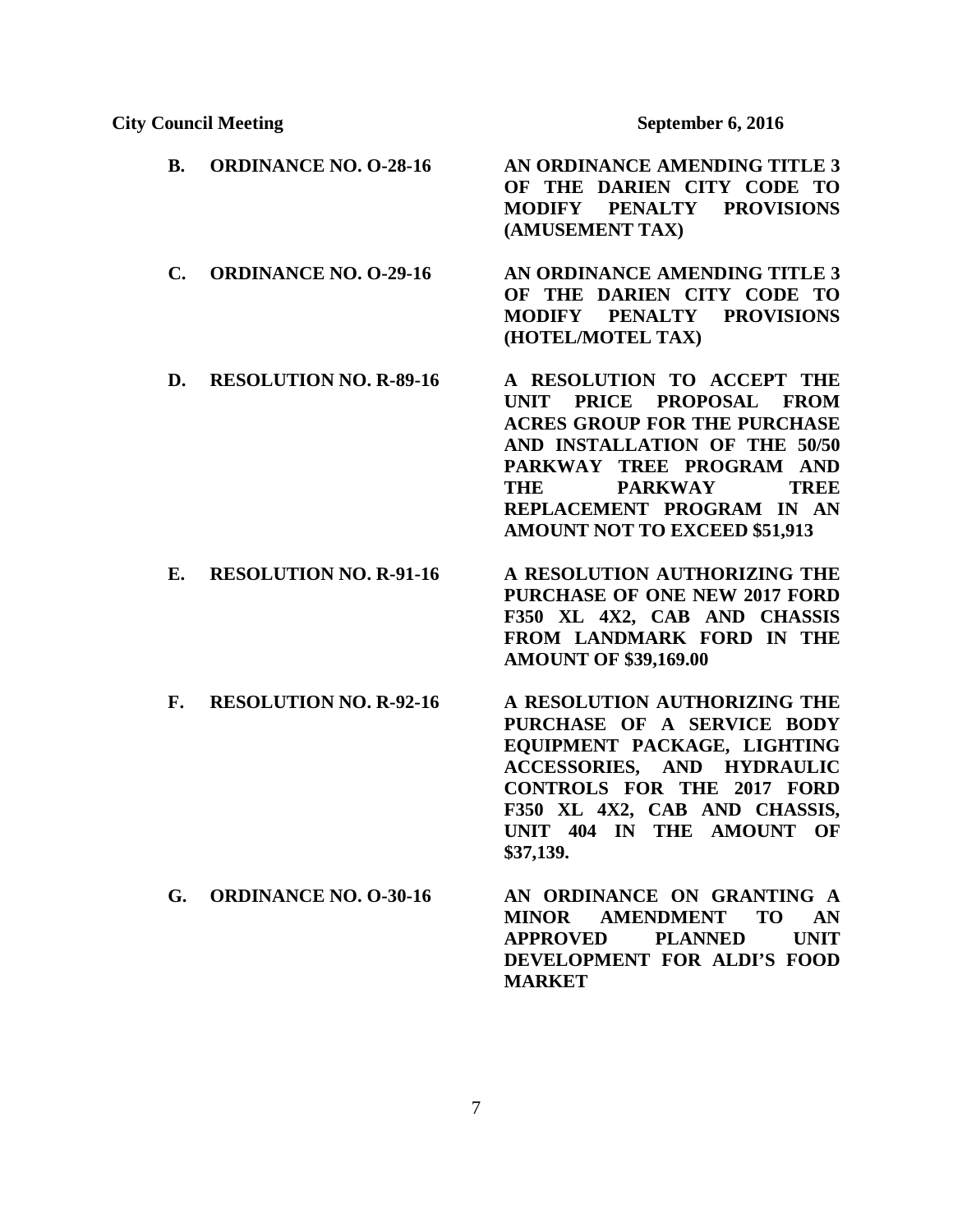Roll Call: Ayes: Beilke, Belczak, Chlystek, Kenny, Marchese, McIvor, Schauer Nays: None Absent: None Results: Ayes 7, Nays 0, Absent 0 **MOTION DULY CARRIED**

#### 17. **NEW BUSINESS**

**A. CONSIDERATION OF A MOTION TO APPROVE A RESOLUTION ACCEPTING A PROPOSAL FROM MIDWEST OFFICE INTERIORS TO REPLACE THE CITY COUNCIL CHAIRS, CONFERENCE ROOM CHAIRS, AND TASK CHAIRS IN CITY HALL IN AN AMOUNT NOT TO EXCEED \$11,090.50**

It was moved by Alderman Schauer and seconded by Alderman Beilke to approve the motion as presented.

Alderman Kenny did not see the need to go over budget by \$3400.00. Alderman McIvor felt the monies were justifiable based on the expected life of the chairs. Alderman Beilke agreed the cost was minimal.

| <b>RESOLUTION NO. R-90-16</b> | <b>RESOLUTION ACCEPTING</b><br><b>PROPOSAL FROM MIDWEST OFFICE</b><br><b>INTERIORS TO REPLACE THE CITY</b><br><b>COUNCIL CHAIRS, CONFERENCE</b><br>ROOM CHAIRS, AND TASK CHAIRS<br>IN CITY HALL IN AN AMOUNT NOT<br><b>TO EXCEED \$11,090.50</b> |  |  |  |  |
|-------------------------------|--------------------------------------------------------------------------------------------------------------------------------------------------------------------------------------------------------------------------------------------------|--|--|--|--|
| Roll Call:<br>Ayes:           | Beilke, Belczak, Chlystek, Marchese, McIvor,<br>Schauer                                                                                                                                                                                          |  |  |  |  |
| Nays:                         | Kenny                                                                                                                                                                                                                                            |  |  |  |  |
| Absent:                       | None                                                                                                                                                                                                                                             |  |  |  |  |
|                               | $\sim$ $\sim$ $\sim$ $\sim$ $\sim$ $\sim$                                                                                                                                                                                                        |  |  |  |  |

Results: Ayes 6, Nays 1, Absent 0 **MOTION DULY CARRIED**